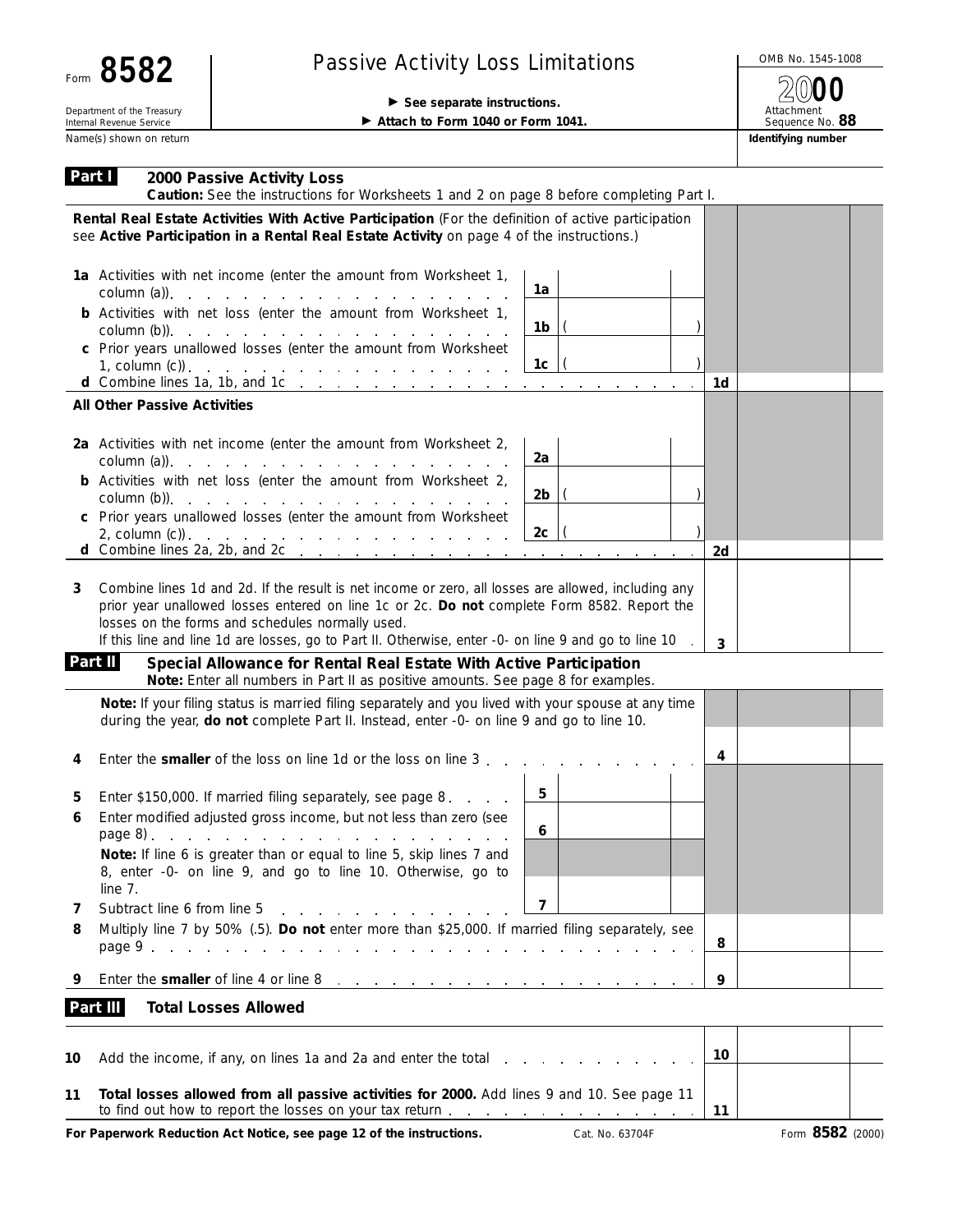**Caution:** *The worksheets are not required to be filed with your tax return and may be detached before filing Form 8582. Keep a copy of the worksheets for your records.*

| Worksheet 1-For Form 8582, Lines 1a, 1b, and 1c (See page 8.)                            |                                                   |                                       |                           |                                 |  |                          |  |                                            |  |
|------------------------------------------------------------------------------------------|---------------------------------------------------|---------------------------------------|---------------------------|---------------------------------|--|--------------------------|--|--------------------------------------------|--|
|                                                                                          | Current year                                      |                                       |                           | Prior years                     |  | Overall gain or loss     |  |                                            |  |
| Name of activity                                                                         | (a) Net income<br>(line 1a)                       | (b) Net loss<br>(line 1b)             |                           | (c) Unallowed<br>loss (line 1c) |  | (d) Gain                 |  | (e) Loss                                   |  |
|                                                                                          |                                                   |                                       |                           |                                 |  |                          |  |                                            |  |
|                                                                                          |                                                   |                                       |                           |                                 |  |                          |  |                                            |  |
|                                                                                          |                                                   |                                       |                           |                                 |  |                          |  |                                            |  |
|                                                                                          |                                                   |                                       |                           |                                 |  |                          |  |                                            |  |
| Total. Enter on Form 8582, lines 1a,<br>1b, and 1c. $\qquad \qquad \blacksquare$         |                                                   |                                       |                           |                                 |  |                          |  |                                            |  |
| Worksheet 2-For Form 8582, Lines 2a, 2b, and 2c (See page 8.)                            |                                                   |                                       |                           |                                 |  |                          |  |                                            |  |
|                                                                                          | Current year                                      |                                       | Prior years               |                                 |  | Overall gain or loss     |  |                                            |  |
| Name of activity                                                                         | (a) Net income<br>(line 2a)                       |                                       | (b) Net loss<br>(line 2b) | (c) Unallowed<br>loss (line 2c) |  | (d) Gain                 |  | (e) Loss                                   |  |
|                                                                                          |                                                   |                                       |                           |                                 |  |                          |  |                                            |  |
|                                                                                          |                                                   |                                       |                           |                                 |  |                          |  |                                            |  |
|                                                                                          |                                                   |                                       |                           |                                 |  |                          |  |                                            |  |
|                                                                                          |                                                   |                                       |                           |                                 |  |                          |  |                                            |  |
| Total. Enter on Form 8582, lines 2a,<br>2b, and 2c. $\blacksquare$ $\blacktriangleright$ |                                                   |                                       |                           |                                 |  |                          |  |                                            |  |
| Worksheet 3—Use this worksheet if an amount is shown on Form 8582, line 9 (See page 9.)  |                                                   |                                       |                           |                                 |  |                          |  |                                            |  |
| Name of activity                                                                         | Form or schedule<br>(a) Loss<br>to be reported on |                                       |                           | (b) Ratio                       |  | (c) Special<br>allowance |  | (d) Subtract column<br>(c) from column (a) |  |
|                                                                                          |                                                   |                                       |                           |                                 |  |                          |  |                                            |  |
|                                                                                          |                                                   |                                       |                           |                                 |  |                          |  |                                            |  |
|                                                                                          |                                                   |                                       |                           |                                 |  |                          |  |                                            |  |
|                                                                                          |                                                   |                                       |                           |                                 |  |                          |  |                                            |  |
|                                                                                          |                                                   |                                       |                           |                                 |  |                          |  |                                            |  |
| Total                                                                                    |                                                   |                                       |                           | 1.00                            |  |                          |  |                                            |  |
| Worksheet 4-Allocation of Unallowed Losses (See page 9.)                                 |                                                   |                                       |                           |                                 |  |                          |  |                                            |  |
| Name of activity                                                                         |                                                   | Form or schedule<br>to be reported on |                           | (a) Loss                        |  | (b) Ratio                |  | (c) Unallowed loss                         |  |
|                                                                                          |                                                   |                                       |                           |                                 |  |                          |  |                                            |  |
|                                                                                          |                                                   |                                       |                           |                                 |  |                          |  |                                            |  |
|                                                                                          |                                                   |                                       |                           |                                 |  |                          |  |                                            |  |
|                                                                                          |                                                   |                                       |                           |                                 |  |                          |  |                                            |  |
|                                                                                          |                                                   |                                       |                           |                                 |  |                          |  |                                            |  |
|                                                                                          |                                                   |                                       |                           |                                 |  |                          |  |                                            |  |
| Total<br>Worksheet 5-Allowed Losses (See page 9.)                                        | <u>n a s</u> a sa sa k⊁                           |                                       |                           |                                 |  | 1.00                     |  |                                            |  |
| Name of activity                                                                         |                                                   | Form or schedule<br>to be reported on |                           | (a) Loss                        |  | (b) Unallowed loss       |  | (c) Allowed loss                           |  |
|                                                                                          |                                                   |                                       |                           |                                 |  |                          |  |                                            |  |
|                                                                                          |                                                   |                                       |                           |                                 |  |                          |  |                                            |  |
|                                                                                          |                                                   |                                       |                           |                                 |  |                          |  |                                            |  |
|                                                                                          |                                                   |                                       |                           |                                 |  |                          |  |                                            |  |
|                                                                                          |                                                   |                                       |                           |                                 |  |                          |  |                                            |  |
| Total                                                                                    |                                                   |                                       |                           |                                 |  |                          |  |                                            |  |

Form **8582** (2000)